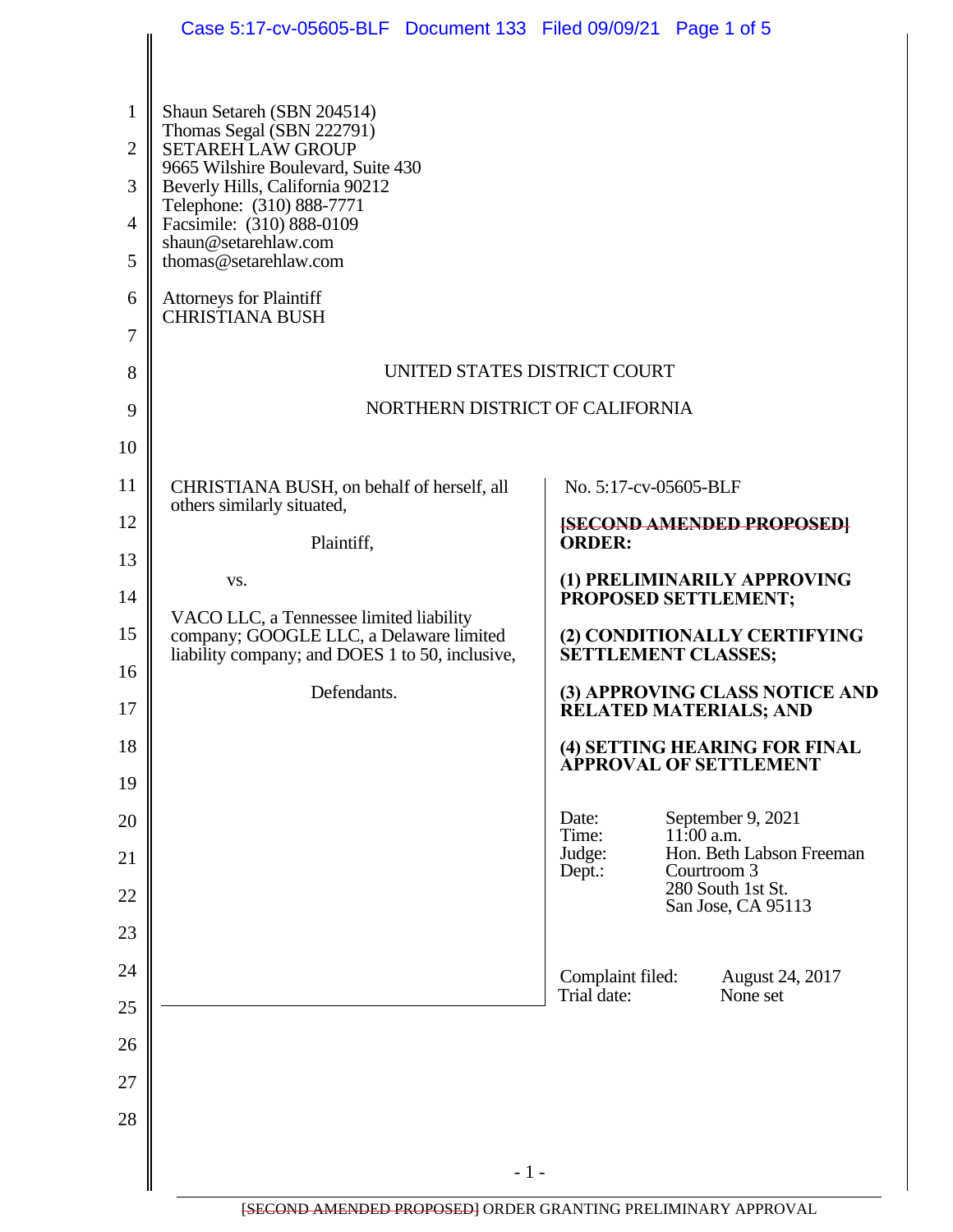## Case 5:17-cv-05605-BLF Document 133 Filed 09/09/21 Page 2 of 5

1 2 3 4 5 6 7 8 Plaintiff Christiana Bush's Motion for Preliminary Approval of Class and Collective Action Settlement (the "Motion") came on regularly for hearing before this court on September 9, 2021 at 11:00 a.m. The Court, having considered the proposed Amended Settlement Agreement (the "Settlement"), attached as Exhibit 1 to the Declaration of Jose Maria D. Patino, Jr. in Support of Plaintiff's Motion for Preliminary Approval Addressing Issues Raised at July 15, 2021 Hearing (Dkt. 129); having considered the Motion, Memorandum of Points and Authorities in support thereof, and supporting declarations filed therewith, and any argument presented at the hearing on the Motion; and good cause appearing, HEREBY ORDERS THE FOLLOWING:

9 10 11 12 13 14 15 1. The Court GRANTS preliminary approval of the class and collective action settlement as set forth in the Settlement and finds its terms to be within the range of reasonableness of a settlement that ultimately could be granted approval by the Court at a Final Approval Hearing. For purposes of the Settlement only, the Court finds that the proposed settlement classes are ascertainable and that there is a sufficiently well-defined community of interest among the members of the settlement classes in questions of law and fact. Therefore, for settlement purposes only, the Court grants conditional certification of the following settlement classes, which are defined as follows:

16 17 18 19 I. California Class: All persons employed by Vaco in California, who were assigned to work at Google in any of the roles of Order Audit Operation Specialist, Content Bug Technician, Expedition Associate, and/or Expedition Team Lead, at any time from August 12, 2013 through the date of preliminary court approval of the Settlement.

20 21 22 23 II. Expedition FLSA Class: All persons employed by Vaco in the United States, who were assigned to work at Google in the position of Expedition Associate and/or Expedition Team Lead, at any time from August 12, 2014 through the date of preliminary court approval of the Settlement.

24 25 26 27 2. The Court conditionally certifies the California Class solely for purposes of Settlement pursuant to Rule 23, Federal Rules of Civil Procedure, and conditionally certifies the Expedition FLSA Class as a collective action solely for purposes of Settlement, pursuant to section 16(b) of the Fair Labor Standards Act ("FLSA"), 29 U.S.C. § 216(b).

28

///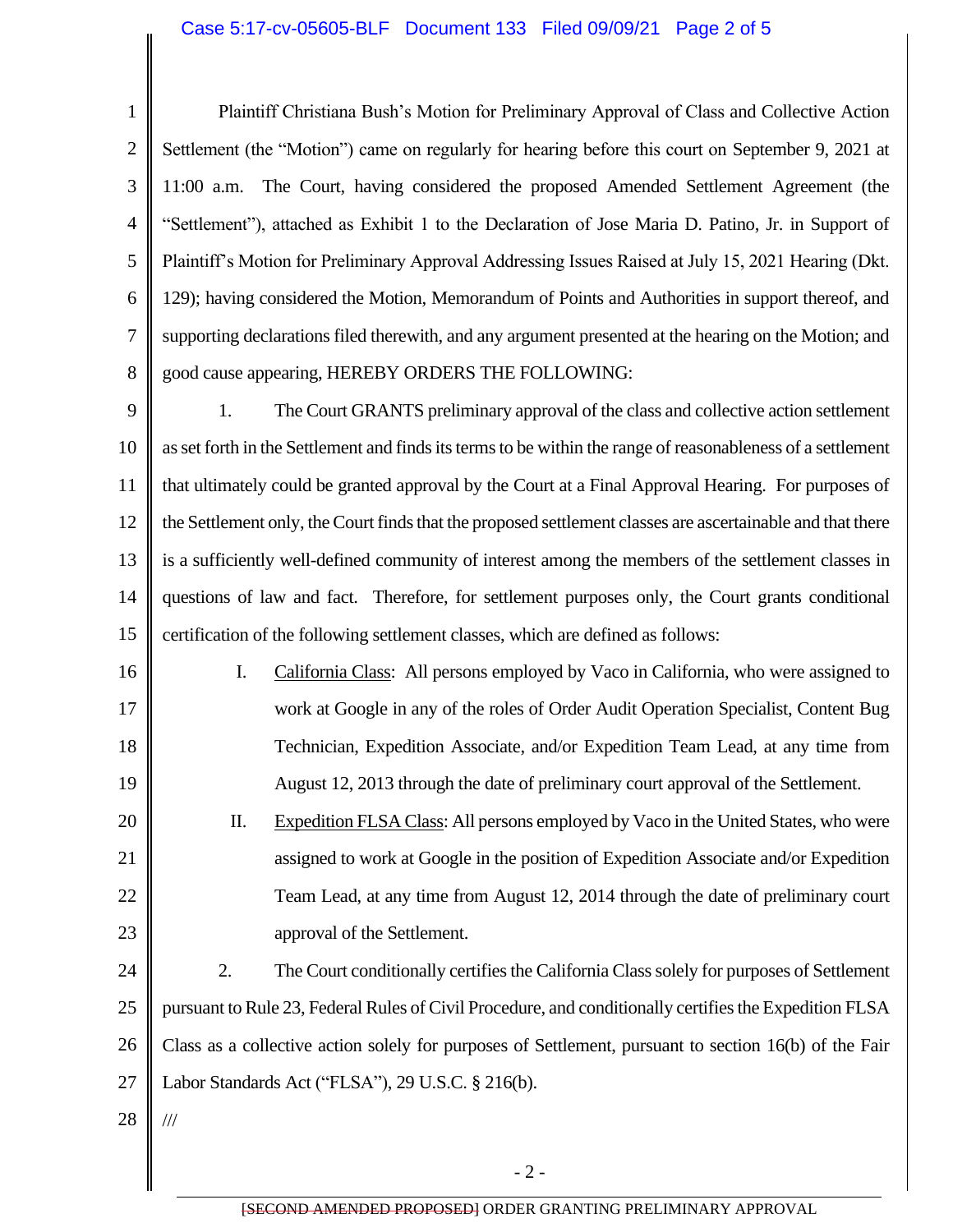1 2 3 4 5 6 7 8 9 10 11 12 13 14 15 16 17 18 19 20 21 22 23 24 25 26 27 28 3. For purposes of the Settlement, the Court designates Plaintiff Christiana Bush as Class Representative, and designates Shaun Setareh and Thomas Segal of Setareh Law Group as Class Counsel. 4. The Court designates Phoenix Settlement Administrators as the third-party Settlement Administrator for mailing notices. 5. The Court approves, as to form and content, the Class Notice Packet which includes: the Notice of Proposed Settlement (Exhibit A to the Settlement), Notice of Estimated Settlement Award (Exhibit B to the Settlement), and, for Expedition FLSA Class Members, the Consent to Join form (Exhibit C to the Settlement). Exhibits A and B shall be sent to California Class Members and Exhibits A, B, and C shall be sent to Expedition FLSA Class Members. 6. The Court finds that the forms of notice to the California Class Members and the Expedition FLSA Class Members regarding the pendency of the action and of the Settlement, and the methods of giving notice to Class Members, constitute the best notice practicable under the circumstances, and constitute valid, due, and sufficient notice to all Settlement Class Members. The form and method of giving notice satisfies the requirements of law and due process. 7. The Court further approves the procedures for California Class Members to opt out of the Settlement, Expedition FLSA Class Members to opt into the Settlement, and all Class Members to object to the Settlement, as set forth in the Class Notice Packets. 8. The Court directs the Settlement Administrator to mail the Class Notice Packets to the Class Members in accordance with the terms of the Settlement. 9. The Notices to Class Members shall provide at least 45 calendar days' notice from the date of initial mailing for California Class Members to opt out of the Settlement, Expedition FLSA Class Members to opt into the Settlement, and all Class Members to object to the Settlement, as set forth in the Class Notice Packets. 10. Pursuant to the Class Action Fairness Act, 28 U.S.C. § 1711 *et seq.* ("CAFA"), not later than ten days after the Parties' joint motion seeking preliminary approval of the Settlement was filed in court, Defendants served upon the Attorney General of the United States and the appropriate state official of each state in which a Class Member resides a notice of the Settlement consisting of: a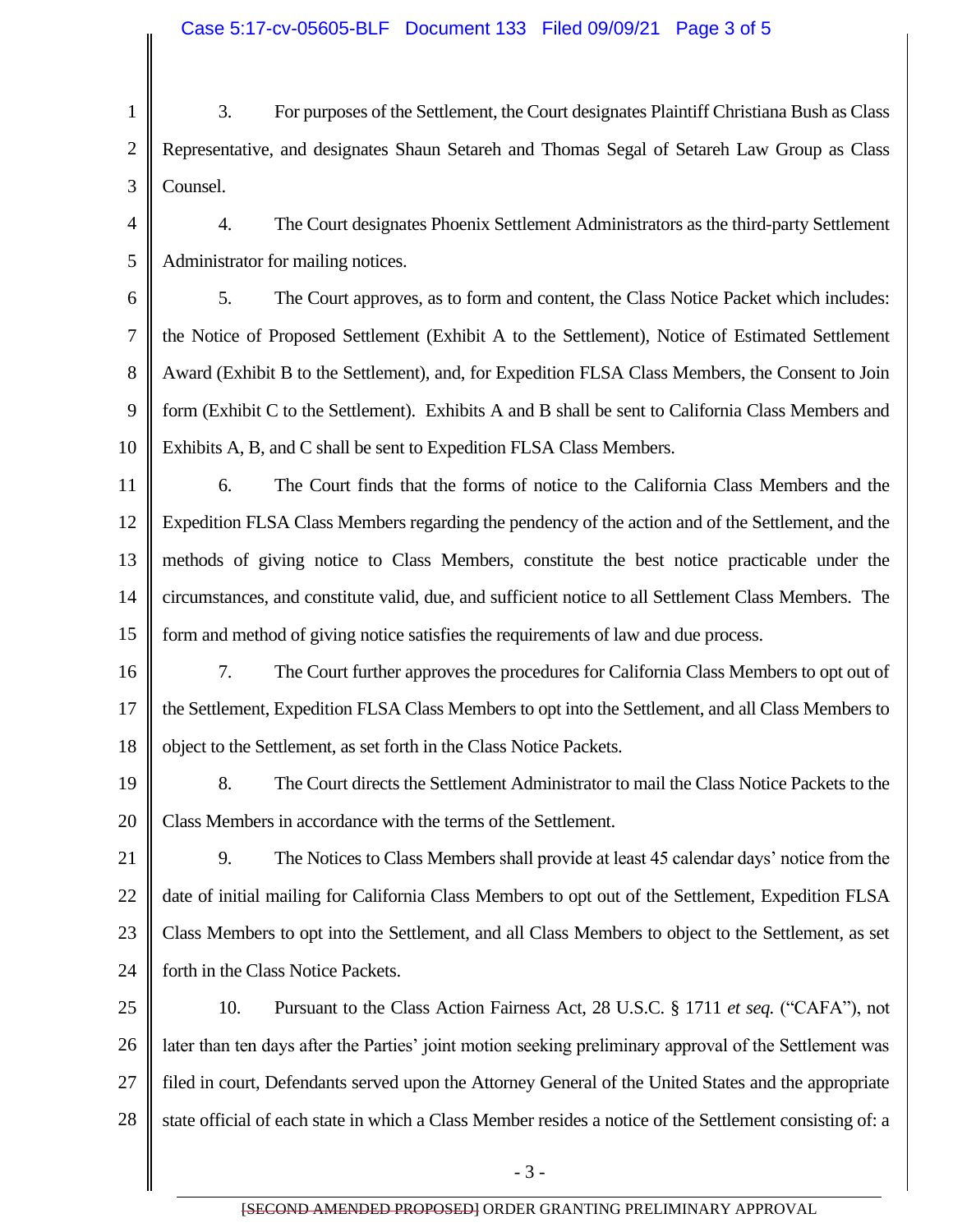## Case 5:17-cv-05605-BLF Document 133 Filed 09/09/21 Page 4 of 5

 $\parallel$ 

| $\mathbf{1}$   | copy of the pleadings in this action; a notice of the scheduled judicial hearings in this action; copies of                                                                                               |  |  |
|----------------|-----------------------------------------------------------------------------------------------------------------------------------------------------------------------------------------------------------|--|--|
| $\overline{2}$ | the Settlement and Class Notice Packets; and the names of Class Members who reside in each state                                                                                                          |  |  |
| 3              | and the estimated proportionate share of the Class Members in each state compared to the entire                                                                                                           |  |  |
| $\overline{4}$ | Settlement. The notice of Settlement also invited comment on the Settlement. Accordingly, the Court                                                                                                       |  |  |
| 5              | finds that Defendants have discharged their obligations under CAFA to provide notice to the                                                                                                               |  |  |
| 6              | appropriate federal and state officials.                                                                                                                                                                  |  |  |
| 7              | 11.<br>The Final Approval Hearing on the question of whether the Settlement should be                                                                                                                     |  |  |
| 8              | finally approved as fair, reasonable, and adequate is scheduled for January 20, 2022 at 9:00 a.m.                                                                                                         |  |  |
| 9              | Counsel for the parties shall file a motion for final approval of the Settlement no later than 30 days                                                                                                    |  |  |
| 10             | before the Final Approval Hearing.                                                                                                                                                                        |  |  |
| 11             | At the Final Approval Hearing, the Court will consider: (a) whether the Settlement<br>12.                                                                                                                 |  |  |
| 12             | should be finally approved as fair, reasonable, and adequate for the Classes; (b) whether a judgment                                                                                                      |  |  |
| 13             | granting final approval of the Settlement should be entered; and (c) whether Plaintiff's application for                                                                                                  |  |  |
| 14             | reasonable attorneys' fees, reimbursement of litigation expenses, representative payment to Plaintiff,                                                                                                    |  |  |
| 15             | and settlement administration costs should be granted.                                                                                                                                                    |  |  |
| 16             | 13.<br>The implementation schedule is as follows:                                                                                                                                                         |  |  |
| 17             | <b>Event</b><br><b>Date</b>                                                                                                                                                                               |  |  |
| 18             | Defendants to provide Class Data to Settlement Administrator no later<br>October 9, 2021<br>than [30 days after preliminary approval]                                                                     |  |  |
| 19<br>20       | Settlement Administrator to mail Class Notice Packets to Class<br>October 22, 2021<br>Members no later than [15 days after receiving Class Data]                                                          |  |  |
| 21             | Deadline for Plaintiff to file Motion for Attorneys' Fees and Costs [14]<br>November 22, 2021<br>days prior to objection submission deadline]                                                             |  |  |
| 22<br>23       | Deadline for Class Members to opt out, opt in, or object to, the<br>Settlement, or submit disputes to the Settlement Administrator [45<br>December 6, 2021<br>days after mailing of Class Notice Packets] |  |  |
| 24<br>25       | Deadline for Parties to jointly file Motion for Final Approval of Class<br>December 21, 2021<br>Action Settlement [30 days prior to Final Approval Hearing]                                               |  |  |
| 26<br>27       | Deadline to file any other papers related to Final Approval (e.g.,<br>responses to objections or to Final Approval Motion) [14 days prior to<br><b>January 6, 2022</b><br>Final Approval Hearing]         |  |  |
| 28             | January 20, 2022 at<br><b>Final Approval Hearing</b><br>9:00 a.m.                                                                                                                                         |  |  |